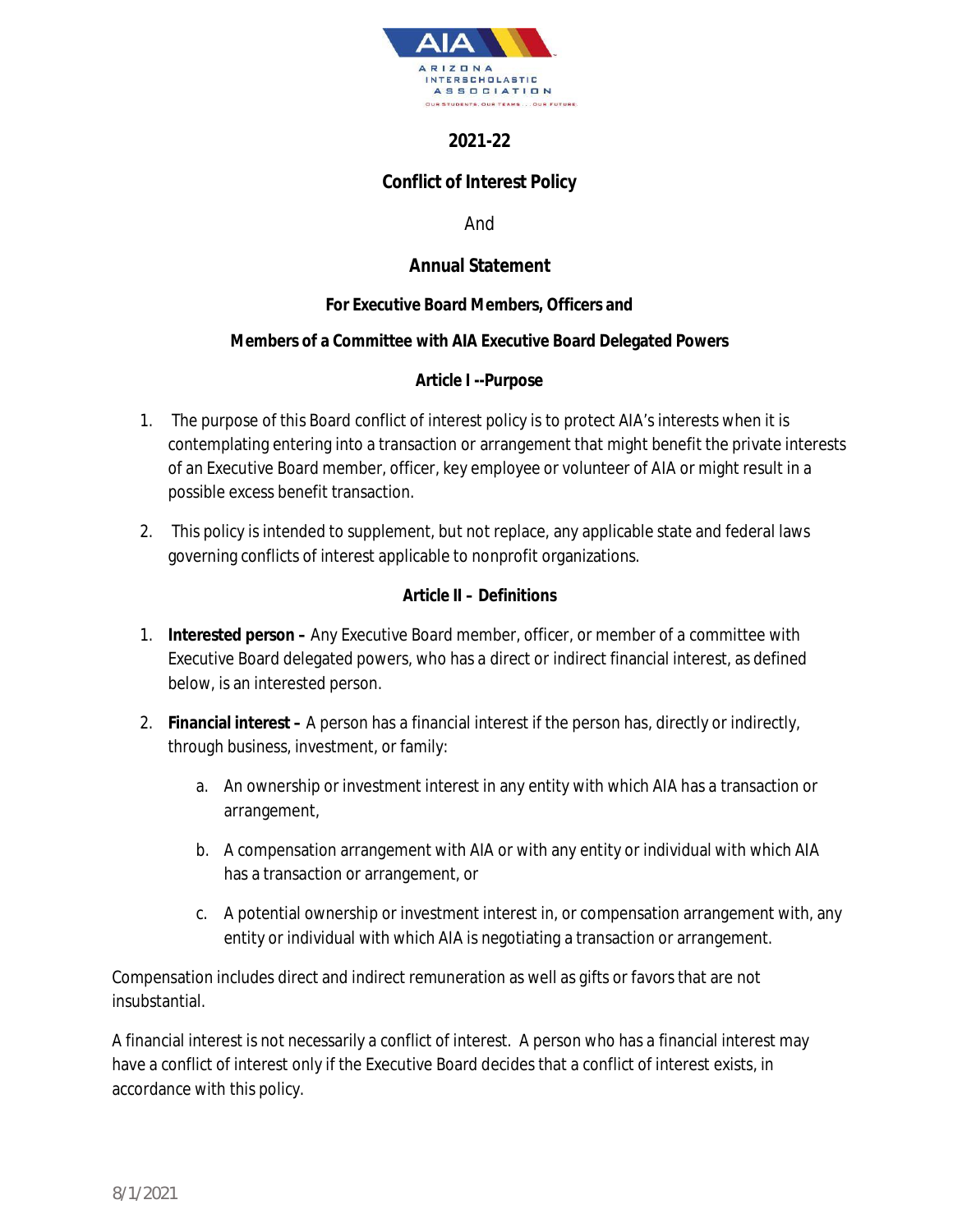### **Article III -- Procedures**

- 1. **Duty to Disclose --** In connection with any actual or possible conflict of interest, an interested person must disclose the existence of the financial interest and be given the opportunity to disclose all material facts to the Executive Board.
- 2. **Recusal of Self** Any individual may recuse himself or herself at any time from involvement in any decision or discussion in which the individual believes he or she has or may have a conflict of interest, without going through the process for determining whether a conflict of interest exists.
- 3. **Determining Whether a Conflict of Interest Exists** After disclosure of the financial

interest and all material facts, and after any discussion with the interested person, he/she shall leave the Executive Board/Committee meeting while the determination of a conflict of interest is discussed and voted upon. The remaining Executive Board/Committee members shall decide if a conflict of interest exists.

- 4. **Procedures for Addressing the Conflict of Interest**
	- a. An interested person may make a presentation at the Executive Board/Committee meeting, but after the presentation, he/she shall leave the meeting during the discussion of, and the vote on, the transaction or arrangement involving the possible conflict of interest.
	- b. After exercising due diligence, the Executive Board shall determine whether AIA can obtain with reasonable efforts a more advantageous transaction or arrangement from a person or entity that would not give rise to a conflict of interest.
	- c. If a more advantageous transaction or arrangement is not reasonably possible under circumstances not producing a conflict of interest, the Executive Board shall determine by a majority vote of the disinterested directors whether the transaction or arrangement is in AIA's best interest, for its own benefit, and whether it is fair and reasonable. In conformity with the above determination, it shall make its decision as to whether to enter into the transaction or arrangement.
- 5. **Violations of the Conflicts of Interest Policy**
	- a. If the Executive Board has reasonable cause to believe a member has failed to disclose actual or possible conflicts of interest, it shall inform the member of the basis for such belief and afford the member an opportunity to explain the alleged failure to disclose.

## **Article IV -- Records of Proceedings**

The minutes of the Board and all committees with board delegated powers shall contain:

- 1. The names of the persons who disclosed or otherwise were found to have a financial interest in connection with an actual or possible conflict of interest, the nature of the financial interest, any action taken to determine whether a conflict of interest was present, and the Executive Board and/or Committees decision as to whether a conflict of interest in fact existed
- 2. The names of the persons who were present for discussions and votes relating to the transaction or arrangement, the content of the discussion, including any alternatives to the proposed transaction or arrangement, and a record of any votes taken in connection with the proceedings.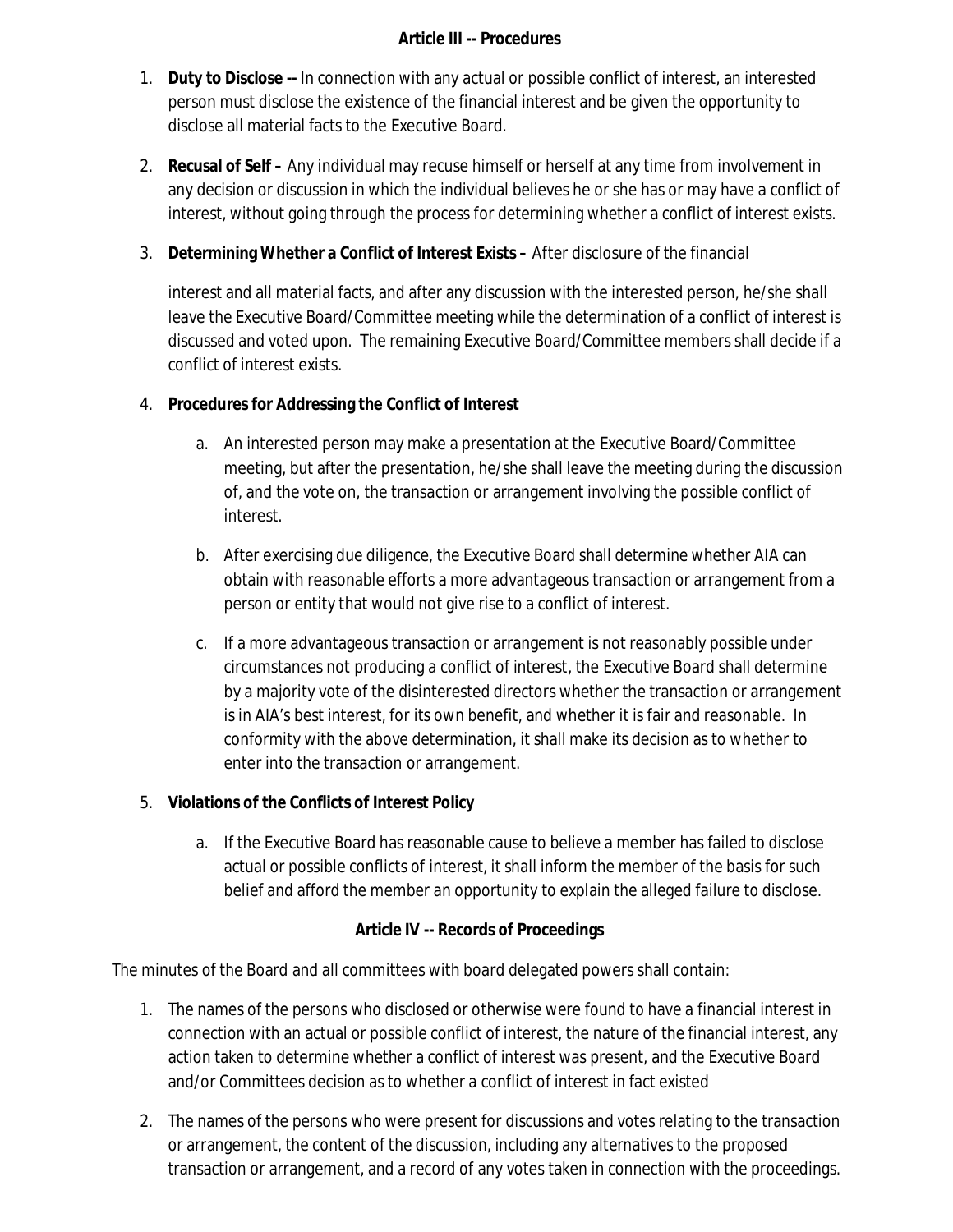## **Article V – Compensation**

- 1. A voting member of the Executive Board who receives compensation, directly or indirectly, from AIA for services is precluded from voting on matters pertaining to that member's compensation.
- 2. No voting member of the Executive Board or any committee whose jurisdiction includes compensation matters and who receives compensation, directly or indirectly, from AIA, either individually or collectively, is prohibited from providing information to any committee regarding compensation.

## **Article VI – Annual Statements**

- 1. Each Executive Board member, officer and member of a committee with Executive Board delegated powers shall annually sign a statement which affirms such person:
	- a. Has received a copy of the conflict of interest policy,
	- b. Has read and understands the policy,
	- c. Has agreed to comply with the policy, and
	- d. Understands AIA is charitable and in order to maintain its federal tax exemption it must engage primarily in activities which accomplish one or more of its tax-exempt purposes.
- 2. Each voting member of the Executive Board and/ or Committee shall annually sign a statement which declares whether such person is an independent member.
- 3. If at any time during the year, the information in the annual statement changes materially, the director shall disclose such changes and revise the annual disclosure form.
- 4. The Executive Board Committee shall regularly and consistently monitor and enforce compliance with this policy by reviewing annual statements and taking such other actions as are necessary for effective oversight.

## **Article VII – Periodic Reviews**

To ensure AIA operates in a manner consistent with nonprofit purposes and does not engage in activities that could jeopardize its tax-exempt status, periodic reviews shall be conducted. The periodic reviews shall, at a minimum, include the following subjects:

- 1. Whether compensation arrangements and benefits are reasonable, based on competent survey information (if reasonably available), and the result of arm's length bargaining.
- 2. Whether partnerships, joint ventures, and arrangements with management organizations, if any, conform to AIA's written policies, are properly recorded, reflect reasonable investment or payments for goods and services, further nonprofit purposes and do not result in inurement or impermissible private benefit or in an excess benefit transaction.

**Article VIII – Use of Outside Experts** 

When conducting the periodic reviews as provided for in Article VII, AIA may, but need not , use outside advisors. If outside experts are used, their use shall not relieve the Board of its responsibility for ensuring periodic reviews are conducted.